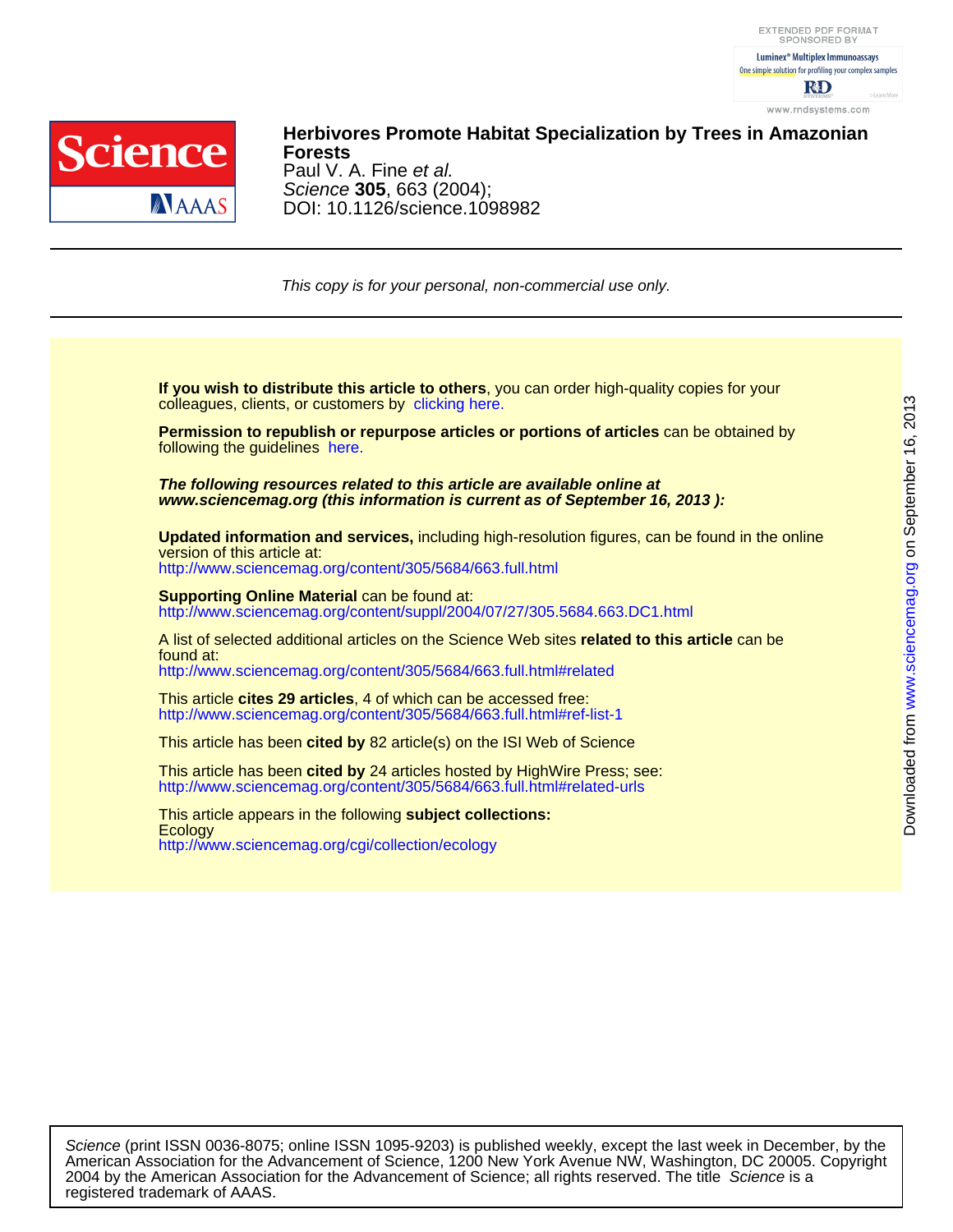# **Herbivores Promote Habitat Specialization by Trees in Amazonian Forests**

## Paul V. A. Fine, $1.2*$  Italo Mesones,<sup>3</sup> Phyllis D. Coley<sup>1</sup>

In an edaphically heterogeneous area in the Peruvian Amazon, clay soils and nutrient-poor white sands each harbor distinctive plant communities. To determine whether a trade-off between growth and antiherbivore defense enforces habitat specialization on these two soil types, we conducted a reciprocal transplant study of seedlings of 20 species from sixgenera of phylogenetically independent pairs of edaphic specialist trees and manipulated the presence of herbivores. Clay specialist species grew significantly faster than white-sand specialists in both soil types when protected from herbivores. However, when unprotected, white-sand specialists dominated in white-sand forests and clay specialists dominated in clay forests. Therefore, habitat specialization in this system results from an interaction of herbivore pressure with soil type.

The floras of tropical forests in areas of high environmental heterogeneity have high beta diversity, leading many authors to conclude that habitat specialization in tropical plants contributes significantly to the global diversity gradient (*1*–*4*). The change in species composition between habitats (beta diversity) in plants is thought to be caused primarily by physiological adapta-

1 Department of Biology, University of Utah, 257 S. 1400 East, Salt Lake City, UT 84112, USA. <sup>2</sup>Environmental and Conservation Programs and Department of Botany, Field Museum of Natural History, 1400 S. Lake Shore Drive, Chicago, IL 60605, USA. <sup>3</sup>Department of Forestry, Universidad Nacional de la Amazonía Peruana, Plaza Serafín Filomeno 246, Iquitos, Peru.

\*To whom correspondence should be addressed. Email: fine@biology.utah.edu

**Fig. 1.** Phylogenetic relationships of the species in the transplant experiment with their family, genus, species, and soil type (origin). The phylogenetic tree is adapted from (*37*), and the Burseraceae phylogeny is adapted from (*38*). *Tetragastris panamensis* has been found to be imbedded within *Protium* sensu lato (*38*), therefore we are considering *Tetragastris panamensis* as a *Protium* clay specialist species. Soil type (origin) was determined by extensive tree and seedling inventories that we conducted in more than 25 sites tions to different abiotic conditions (*5*–*7*). But herbivores have been shown to affect plant population dynamics in many ways, including plant distributions (*8*–*10*). The best way to test the effect of herbivores on plant distributions is with transplant experiments involving multiple species, but few such studies have been conducted. Although they have evaluated only one or two species at a time, these studies have consistently shown that herbivores can significantly limit plant distributions, often restricting species to a subset of the habitats they could physiologically tolerate in the absence of herbivores (*11*–*15*). However, no such studies have been conducted in tropical forests [but see (*16*, *17*)], where herbivore abundance and rates of herbivory far exceed those of the temperate zone (*18*). If herbivores interact with abiotic gradients to intensify differences in habitat quality, this phenomenon could account for the high degree of habitat specialization in environmentally heterogeneous areas within tropical systems.

The lowland Amazonian ever-wet rainforest in the Allpahuayo-Mishana Reserve near Iquitos, Peru (3°57'S, 73°26'W), provides an ideal system to study habitat specialization and the role of insect herbivores. Forests in the Iquitos area occur on a mosaic of soil types with well-defined boundaries, including extremely infertile whitesand soils adjacent to lateritic red-clay soils (*19*). These two soil types are each characterized by a highly distinctive but related flora (*19*–*22*). Many white-sand specialist trees belong to the same genera as neighboring clay forest specialists, allowing for a phylogenetically controlled experiment using edaphic specialist species.

Janzen (*23*) argued that the most critical factors in the evolution of white-sand specialist plants were herbivores and plant defenses rather than physiological tolerance to poor soils. A mechanism that would produce such a result is a trade-off between allocations to growth and defense that selects for different traits in white-sand and clay forest species. We hypothesized that plants that do not invest sufficiently in defenses ought to be excluded from white-sand forests by herbivores, because the cost of replacing damaged tissue in such a nutrient-poor environment should be prohibitively high (*24*). In contrast, species that invest heavily in defenses should grow more slowly and be at a competitive disadvantage in clay forests.

Family **Genus and species** Soil type (origin) Oxandra xylopioides Diels Annonaceae Clay White sand Annonaceae Oxandra euneura Diels Tetragastris\* panamensis (Engler) Kuntze Clay Burseraceae White sand Protium subserratum (Engler) Engler Burseraceae Protium nodulosum Swart Clay Burseraceae Protium paniculatum Engler White sand Burseraceae Burseraceae Protium opacum Swart Clay White sand Burseraceae Protium calanense Cuatrec. Burseraceae Protium trifoliolatum Engler Clay Protium krukoffii Swart **Burseraceae** Clay Protium heptaphyllum subsp. ulei (Swart) Daly Burseraceae White sand Protium hebetatum Daly Burseraceae Clay Pachira insignis (Swartz) Swartz ex Savigny Malvaceae (Bombacoid) Clay White sand Malvaceae (Bombacoid Pachira brevipes (Robyns) Alverson Euphorbiaceae Mabea pulcherrima Müll. Arg. Clay Euphorbiaceae Mabea subsessilis Pax & Hoffmann White sand Fabaceae (Faboid) Swartzia arborescens (Aublet) Pittier Clay White sand Fabaceae (Faboid) Swartzia cardiosperma Spruce ex Benth. Fabaceae (Mimosoid) Parkia multijuga Benth. Clay Fabaceae (Mimosoid) Parkia igneiflora Ducke White sand

throughout the 57,600-ha Allpahuayo-Mishana Reserve. Our designation of white-sand specialists is consistent with other inventories and a published flora from the area (*19*, *22*, *38*, *39*). Our designation of clay specialists conforms to other species lists on clay soils in the area (*19*, *22*, *38*) as well as with lists from the Ecuadorian Amazon, which is almost entirely composed of clay soils and where white-sand forests are unknown (*40*).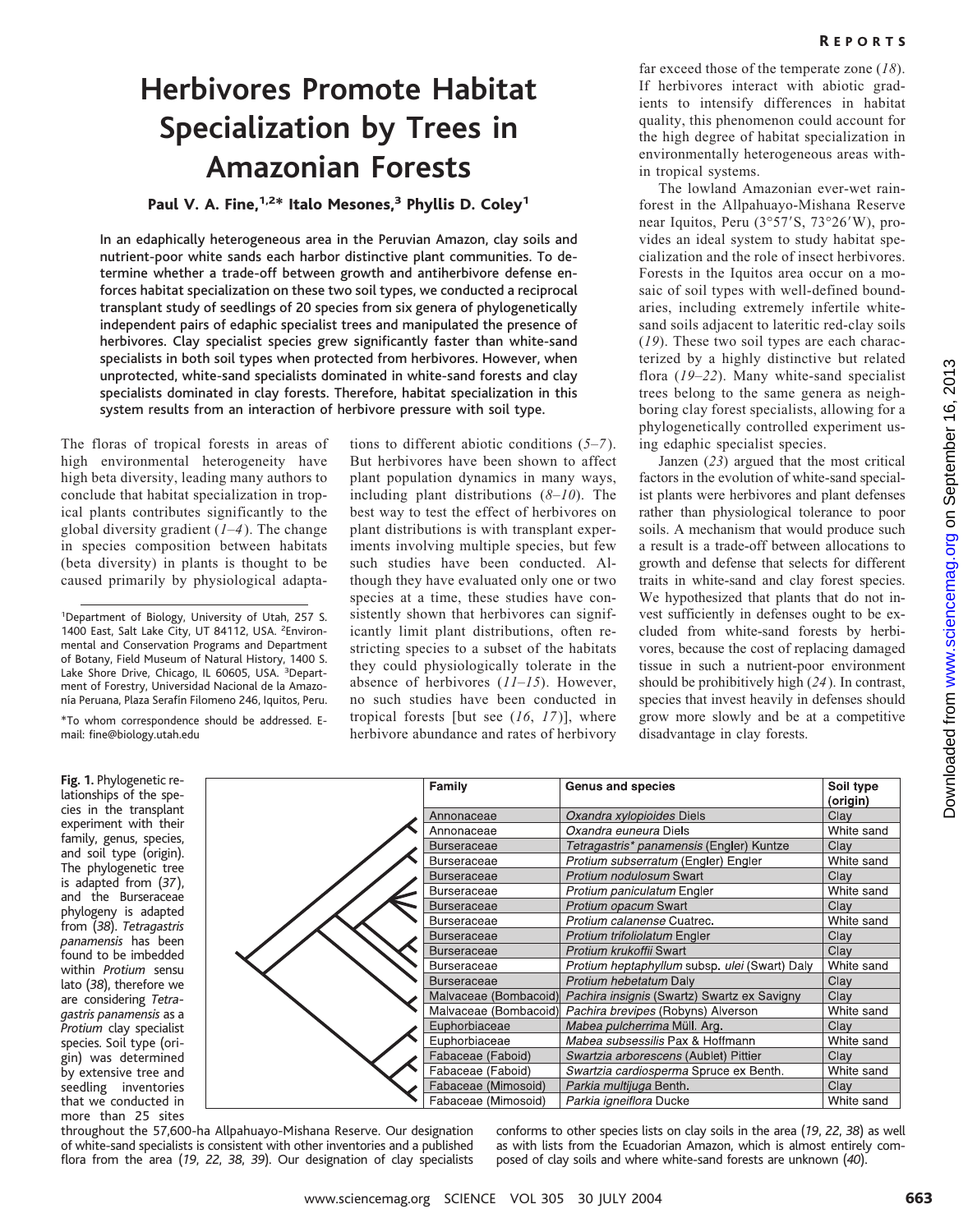### R EPORTS

Using a 21-month reciprocal transplant experiment with 20 common white-sandand clay forest species from six genera, and manipulating the presence of herbivores, we directly assessed the effect of herbivory on the maintenance of habitat specialization in trees. We addressed three main questions: (i) Can soil specialists grow in a different edaphic environment, or is soil type alone a sufficient barrier for these plants? (ii) Do herbivores exclude clay specialists from white-sand forests? (iii) Do white-sand specialists grow more slowly than clay forest specialists, putting them at a competitive disadvantage in clay forests?

We transplanted 880 seedlings from six genera arranged in pairs of clay/white-sand specialist congeners (Fig. 1). In May 2001, we built 22 control and 22 herbivore exclosures (3 m by 3 m by 2 m) in clay and white-sand habitats, controlling for light lev-



**Fig. 2.** The effects of habitat and herbivore protection on (**A**) leaf area growth rate, (**B**) meristem height growth rate, and (**C**) percent mortality for white-sand and clay specialist species. Bars represent mean and  $\pm 1$  SE. Values with different letters (a, b, and c) are significantly different from one another [Tukey tests for (A) and (B); Mann-Whitney *U* for (C)].

els (*25*). One seedling of each species was transplanted into each of the 22 controls and 22 exclosures, for a total of 20 seedlings per exclosure. The exclosures were completely covered by 1-mm fine nylon netting, whereas the controls had netting only on the roof. The experiment lasted until February 2003. To assess differences between seedlings in white-sand versus clay forests, and in control versus protected treatments (exclosures), we measured growth rate (leaf area per day and meristem height per day) and mortality (*25*).

Both clay and white-sand specialist species exhibited positive growth on both soil types. In white-sand habitat, clay specialists and white-sand specialists suffered statistically similar mortality when protected from herbivores (Fig. 2). These findings contradict the hypothesis that white-sand soil is probably toxic to nonadapted edaphic specialists because of differences in H-/Al ratios (*26*). Our results also contradict a related hypothesis that posits that the low nutrient availability and/or water retention capacity of white sand exclude most nonspecialist plants from white-sand forests (*6*, *27*, *28*). Our results showed that when protected from herbivores and planted in white-sand habitat, clay species produced more than twice the amount of leaf area  $[0.21 \text{ cm}^2 \text{ day}^{-1} \text{ versus } 0.09 \text{ cm}^2$ day<sup> $-1$ </sup>,  $P < 0.05$  (Fig. 2A)] and grew significantly taller than white-sand species [0.09 mm day<sup>-1</sup> versus 0.05 mm day<sup>-1</sup>,  $P < 0.05$ (Fig. 2B)]. Summing the 18 months of measurements, protected clay specialists grew an average of 4.9 cm in height and 115.3 cm2 in leaf area as compared to protected white-sand specialists' 2.7 cm in height and 49.4 cm<sup>2</sup> in leaf area. Although soil type does have a significant effect on seedling meristem growth rate ( $P < 0.05$ , table S3), clearly the restriction of clay specialist species to clay habitat cannot be explained solely as a function of soil type, at least not at the critical seedling stage.

Our results showed a strong effect of herbivores on the exclusion of clay specialist species from white-sand forests. When unprotected from herbivores in white-sand habitat, white-sand specialists exhibited a significantly higher leaf growth rate than clay specialists  $[0.15 \text{ cm}^2 \text{ day}^{-1} \text{ versus } -0.4 \text{ cm}^2$ day<sup> $-1$ </sup>,  $P < 0.05$  (Fig. 2A)] and suffered only half the mortality rate [9% versus 20%,  $P \leq$ 0.05 (Fig. 2C and fig. S2)]. Taken together, the results from white-sand forests indicate that without the presence of herbivores, clay specialists survived just as well as white-sand specialists but grew taller and produced more leaf area and thus potentially could invade and displace white-sand specialists from white-sand forests.

Furthermore, white-sand specialist and clay specialist species responded differently to herbivore protection in both leaf and meristem growth rate [origin  $\times$  protection interaction,  $P < 0.0001$  and  $P < 0.01$ , respectively (tables S2 and S3)] and in mortality rate  $(P < 0.05)$  (Fig. 2). White-sand species did not respond to protection in either habitat (*P* 0.05), presumably because their leaves are already highly defended against herbivores (*23*, *29*). Indeed, chemical analyses of these seedlings showed that leaves of white-sand specialists contain significantly higher tannin: protein ratios than leaves of clay specialists (*30*). In contrast, clay specialist species gained a significant advantage from herbivore protection, producing 267% more leaf area per day when protected (Fig. 2A).

All species grew better on clay soils, but clay specialists outperformed white-sand specialists on clay soils, providing indirect evidence that interspecific competition limits the invasion of clay forests by white-sand species. In the clay soil, white-sand species exhibited significantly slower height  $(P < 0.01)$ and leaf  $(P < 0.01)$  growth than clay specialists [habitat  $\times$  origin interaction (Fig. 2, A and B, and tables S2 and S3)]. These results are consistent with the hypothesis that there is a growth/defense trade-off in these tree seedlings and that the high defense levels of white-sand specialists preclude a rapid growth rate and place them at a competitive disadvantage in clay soils.

We conclude that herbivores play an important role in maintaining habitat specialization in clay and white-sand specialist trees. Although other factors certainly influence habitat specialization at other stages of a tree's life (such as seed predation, the ability to tolerate falling debris, root morphology, etc.), herbivores appear to have primary importance at the seedling stage, and in addition, likely continue to attack trees throughout a tree's life. Herbivores killed a significant percentage of tree seedlings in this system, and in whitesand forests they selectively attacked clay specialist transplants, maintaining the dominance of endemic white-sand specialists. Without herbivores, our results indicate that clay specialists outperform white-sand specialists in both soil types. However, with herbivores present, clay specialist species dominate only in clay forests and white-sand specialists dominate only in white-sand forests. The strong negative impact of herbivores on the growth and mortality rates of clay specialists underscores the intense selective pressure in white-sand forests favoring a large investment in antiherbivore defenses. Thus, the trade-off between growth rate and antiherbivore defense appears to restrict species to one habitat or the other for the six genera we studied, and habitat specialization results from an interaction of herbivore pressure with soil type.

Edaphic heterogeneity, especially in the tropics, has been implicated in the generation